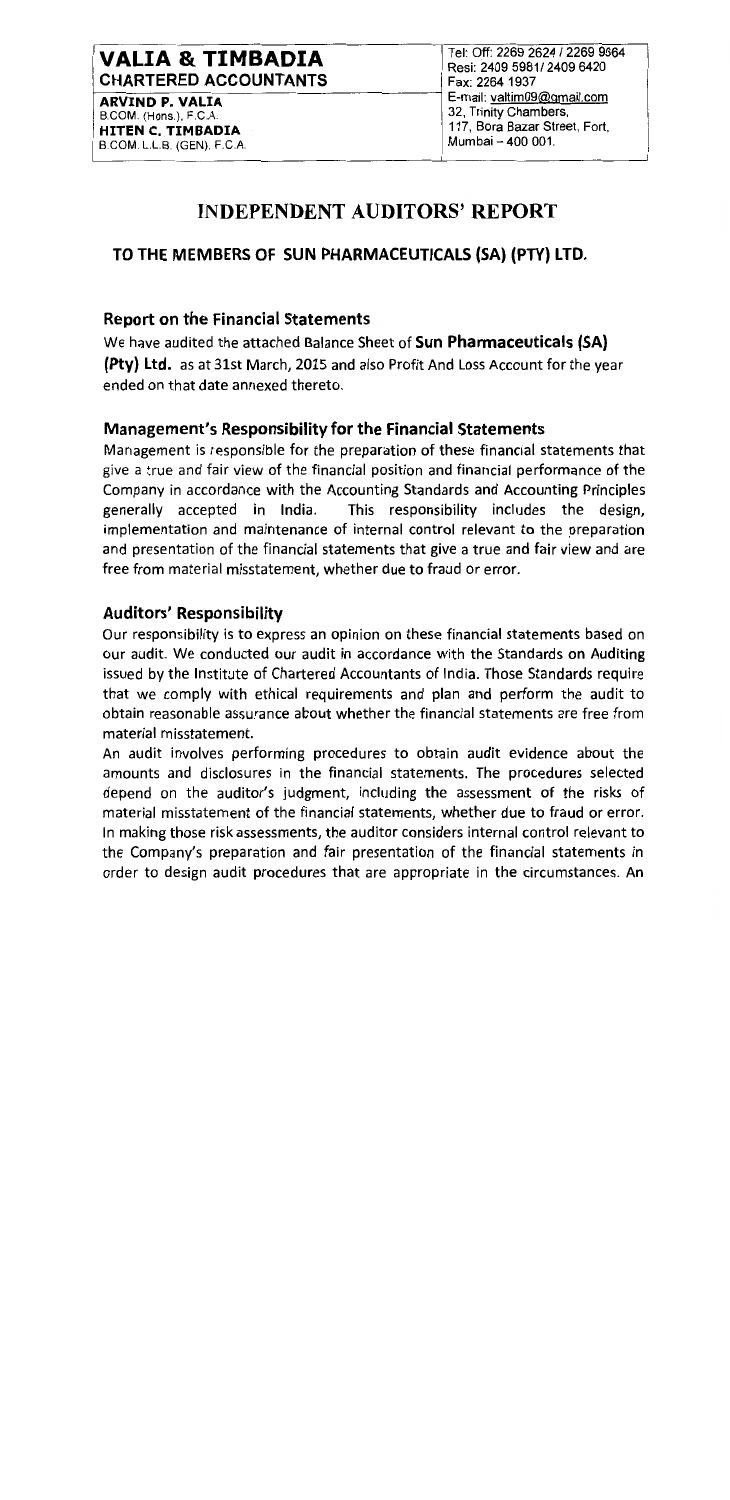## VALIA & TIMBADIA **CHARTERED ACCOUNTANTS**

**ARVIND P. VALIA** B.COM. (Hons.), F.C.A. **HITEN C. TIMBADIA** B.COM, L.L.B. (GEN), F.C.A. Tel: Off: 2269 2624 / 2269 9664 Resi: 2409 5981/ 2409 6420 Fax: 2264 1937 E-mail: valtim09@gmail.com 32, Trinity Chambers, 117, Bora Bazar Street, Fort. Mumbai - 400 001.

audit also includes evaluating the appropriateness of accounting policies used and the reasonableness of the accounting estimates made by management, as well as evaluating the overall presentation of the financial statements.

We believe that the audit evidence we have obtained is sufficient and appropriate to provide a basis for our audit opinion.

#### **Emphasis of Matters**

The Net Worth of the Company has been fully eroded; however in the opinion of management, the going concern of the company will not be affected.

### Opinion

In our opinion and to the best of our information and according to the explanations given to us, the financial statements give a true and fair view in conformity with the accounting principles generally accepted in India:

- in the case of the Balance Sheet, of the state of affairs of the Company as at a) March 31, 2015; and
- b) in the case of the Profit And Loss Account, of the loss for the year ended on that date.

## For Valia & Timbadia

**Chartered Accountants** (Firm Registration no. 112241W)

# (Hiten C. Timbadia)

Partner Membership No. 038429 Place: Mumbai. Date: 8<sup>th</sup> May, 2015.